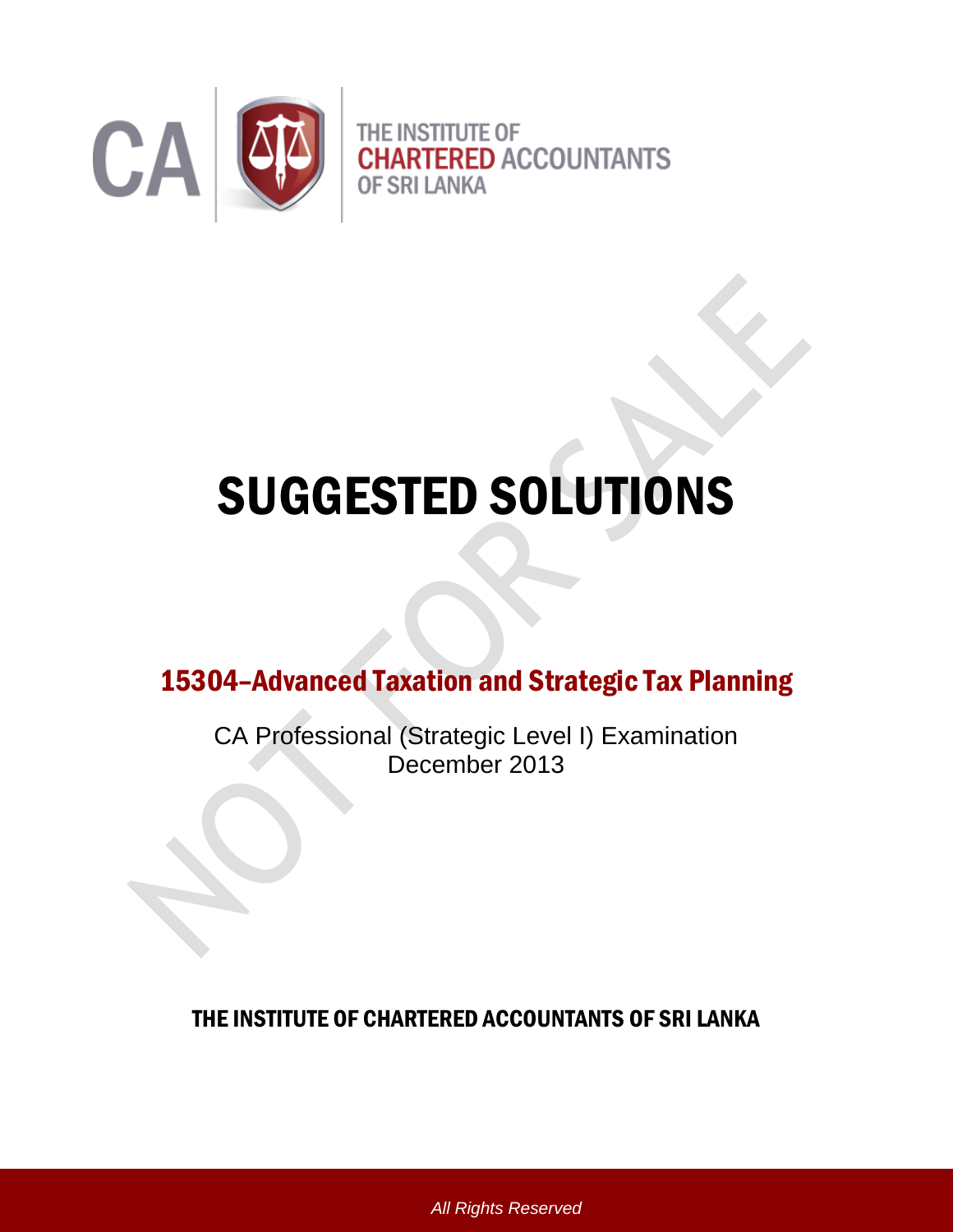### **Answer No. 01**

## **Express Bank PLC Computation of Taxable Income & Income Tax Payable For the Y/A 2012/13**

### **Sources of Income**

|                                                                        |                               |                    |           | Rs.'000   |
|------------------------------------------------------------------------|-------------------------------|--------------------|-----------|-----------|
| Profit from Business-(Schedule-01)                                     |                               |                    |           | 755,705   |
| <b>Interest Income</b>                                                 |                               |                    |           |           |
| (net)                                                                  | 184,000                       |                    |           |           |
| Gross                                                                  | $((184,000/90) \times 100)$   |                    |           | 204,444   |
| Income from business of finance lease                                  |                               |                    |           | 18,167    |
|                                                                        | <b>Total Statutory Income</b> |                    |           | 978,316   |
|                                                                        | Deductions from TSI           |                    |           |           |
| Trade Losses b/f from leasing business in 2010/11- (Cannot be Claimed) |                               |                    | 27,000    |           |
| Trade Losses b/f from leasing business in 2011/12                      |                               |                    | 42,000    |           |
| Can only be claimed up to the level of leasing profits                 |                               |                    | (18, 167) | (18, 167) |
| C/F                                                                    |                               |                    | 23,833    |           |
| Trade loss from foreign currency banking - offshore-(Limited to 35% of |                               |                    |           |           |
| SI)                                                                    |                               |                    | 155,000   | (155,000) |
| <b>Assessable Income</b>                                               |                               |                    |           | 805,149   |
| <b>Qualifying Payments</b>                                             |                               |                    |           |           |
| Donations to approved charities                                        |                               |                    | 70,000    |           |
| Limited to 1/5 of AI or 500,000/-                                      |                               |                    | (500)     | (500)     |
|                                                                        |                               | Not Allowed to C/F | 69,500    |           |
| <b>Taxable Income</b>                                                  |                               |                    |           | 804,649   |
| Tax Liability                                                          |                               |                    |           |           |
| On Taxable income                                                      |                               | 804,649            | @28%      | 225,302   |
| Tax on Dividend Distributed                                            | <b>Total Dividend</b>         | 358,000            |           |           |
| Less: Dividend declared out of Dividend Received                       |                               | 258,000            |           |           |
|                                                                        |                               | 100,000            | 10%       | 10,000    |
| <b>Total Tax Payable</b>                                               |                               |                    |           | 235,302   |
| Less: Tax payments                                                     |                               |                    |           | (250,000) |
| Notional tax credits on interest on treasury bills                     |                               |                    |           | (20, 444) |
| <b>Balance Tax Payable/(Refund Due)</b>                                |                               |                    |           | (35, 142) |
|                                                                        |                               |                    |           |           |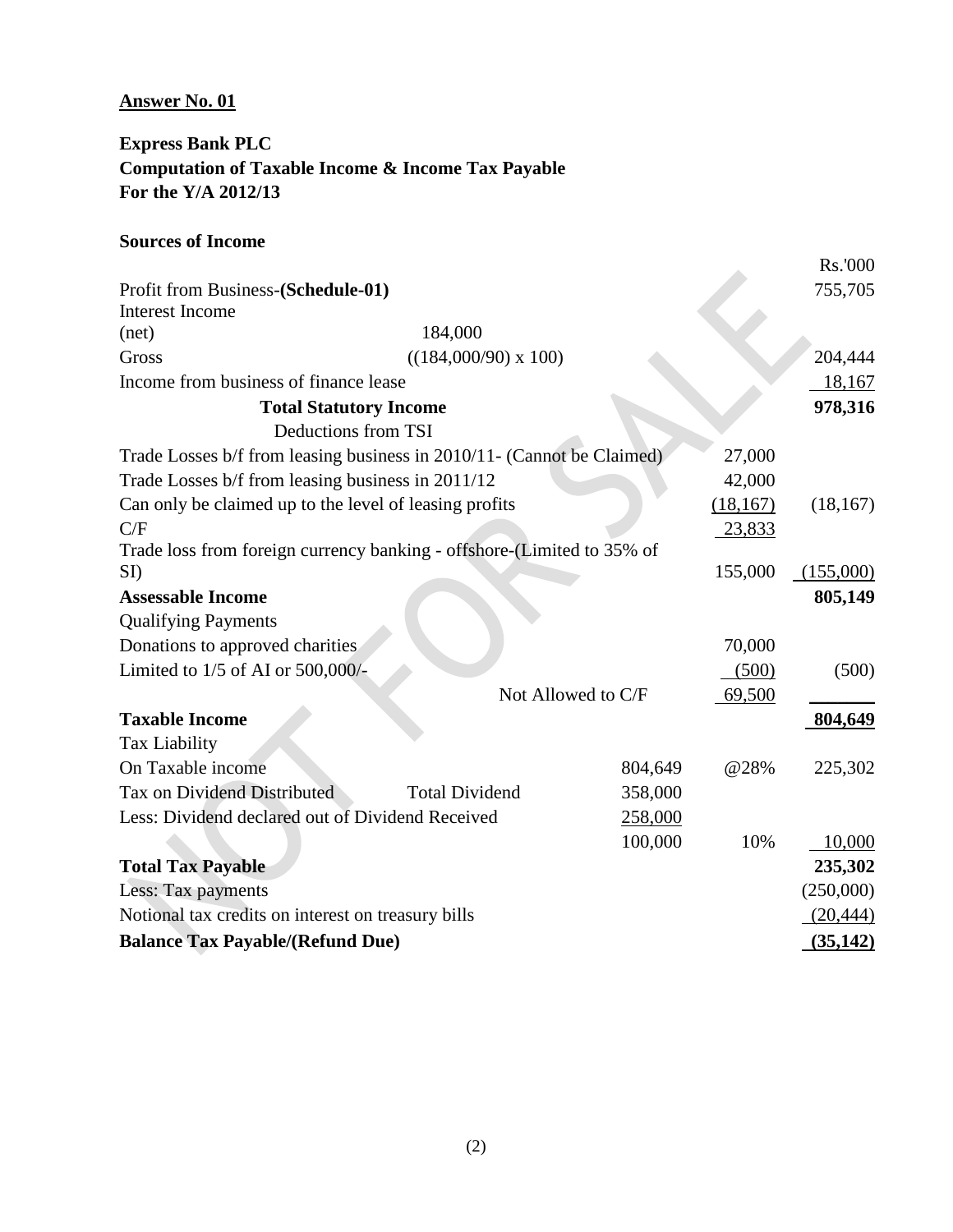# **Schedule: 01 Adjusted Profit From Trade Y/A 2012/13**

|                                                                |           |           |            |           | $\left( \text{-} \right)$ |
|----------------------------------------------------------------|-----------|-----------|------------|-----------|---------------------------|
| Net Profit / (Loss) Before Tax                                 |           |           |            | 1,763,000 |                           |
| Income exempt - Interest income under Section 13               |           |           |            |           | (785,000)                 |
| Interest Income (net)                                          |           |           |            |           | (184,000)                 |
| Dividend Income                                                |           |           |            |           | (258,000)                 |
| Profit from business of leasing                                |           |           |            |           | (37,500)                  |
| Recovery of loan written off (Allowed previously is an income) |           |           |            |           |                           |
| Recovery of interest written off is a receipt from the trade   |           |           |            |           |                           |
| Interest written off-Allowable                                 |           |           |            |           |                           |
| Loan written off is bad debt which is allowable                |           |           |            |           |                           |
| <b>Staff Training-Allowed</b>                                  |           |           |            |           |                           |
| <b>Disallowable Expenses</b>                                   |           |           |            |           |                           |
| Provision for loan loss - Specific                             |           |           |            | 423,000   |                           |
| - General                                                      |           |           |            | 168,000   |                           |
|                                                                |           |           |            |           |                           |
| Allowed Loan Losses 1% of Loans( $52,600+7,250$ ) x 1%         |           |           | (598, 500) |           |                           |
| Total Specific Provision made in accounts                      |           |           | 423,000    |           |                           |
| Add: Prior year excess of 1% B/F                               |           |           | 30,000     |           |                           |
|                                                                |           |           | 453,000    |           |                           |
| Less: Allowed this year                                        |           |           | (598, 500) |           | (453,000)                 |
| No Excess to C/F to Y/A 2013/14                                |           |           | $\theta$   |           |                           |
| <b>Finance VAT</b>                                             |           |           |            | 388,500   |                           |
| Advertisements 1/4                                             | 14480*1/4 |           |            | 3,620     |                           |
| Legal Expense - Money recovery                                 |           |           | allowed    |           |                           |
| Entertainment                                                  |           |           |            | 7,860     |                           |
| Donation                                                       |           |           |            | 80,000    |                           |
| Profit on disposal                                             |           |           |            |           | (2,200)                   |
| Depreciation                                                   |           |           |            | 74,000    |                           |
| Tax on Tax paid                                                |           |           |            | 14,250    |                           |
| Investment impairment losses                                   |           |           |            | 17,300    |                           |
| <b>Amortization of Intangible Assets</b>                       |           |           |            | 300,000   |                           |
| Allowed-10% of Intangible Asset (2,300,000 x 10%)              |           |           |            |           | (230,000)                 |
| <b>Stamp Duty</b>                                              |           |           |            | 500       |                           |
| Provision for staff retirement                                 |           |           |            | 186,000   |                           |
| Payment of staff retirement                                    |           |           |            |           |                           |
| benefits                                                       |           |           |            |           | (346,000)                 |
| <b>Trade receipt on disposal</b>                               | Furniture | Computers | Vehicles   |           |                           |
| Sale price                                                     |           | 6,000     | 8,000      |           |                           |
| <b>TWDV</b>                                                    | 2,800)    | (5,000)   | (2,000)    |           |                           |
| Trade receipt/(Loss) on disposal                               | 2,800     | 1,000     | 6,000      | 4,200     |                           |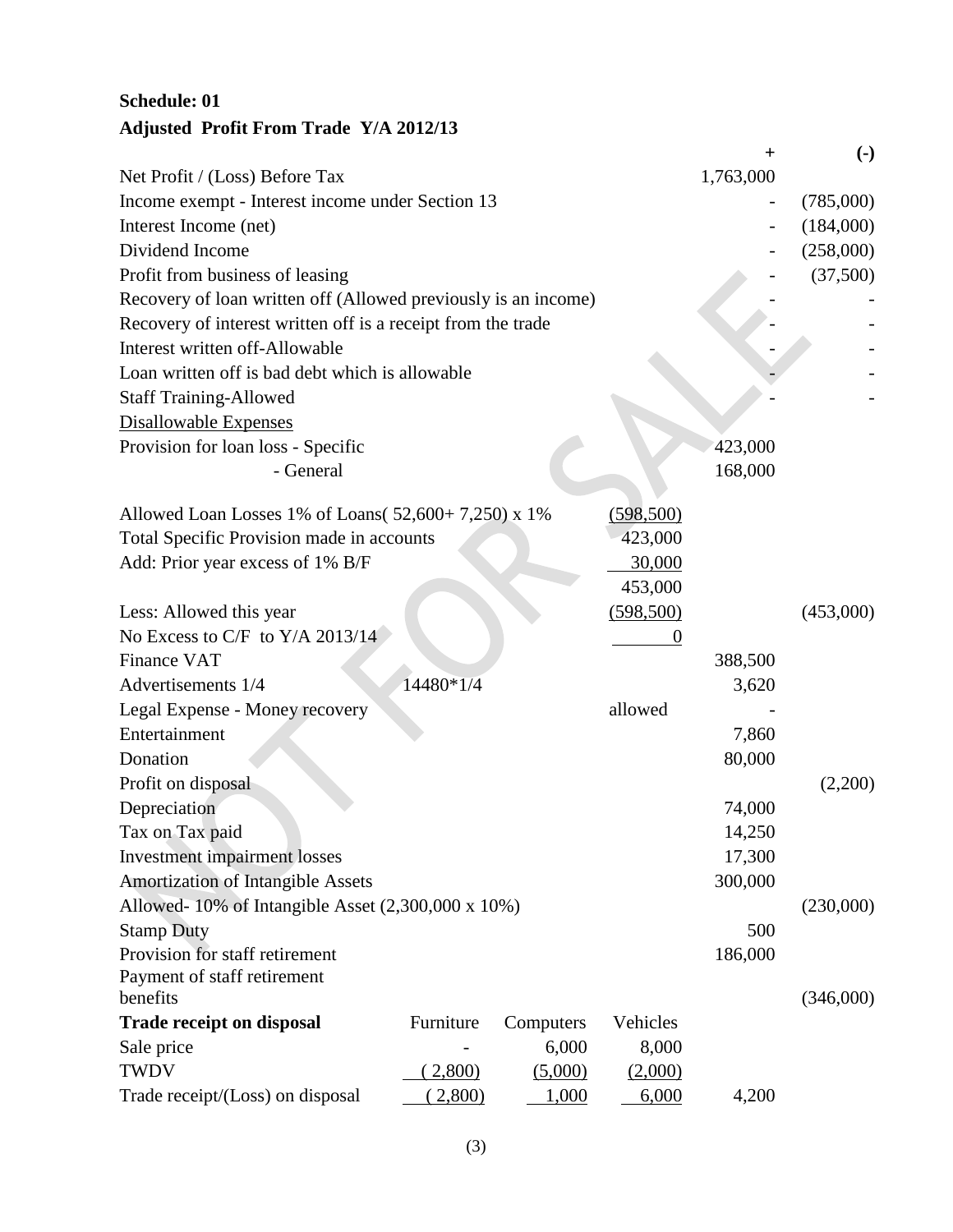## **Capital Allowances on Additions during the year On Computers**

| BWDV of the addition<br>Rate of depreciation<br>Cost |         |              |        | 130,000<br>20%<br>162,500 |           |                |
|------------------------------------------------------|---------|--------------|--------|---------------------------|-----------|----------------|
| Rate of depreciation allowance                       |         |              |        | 25%                       |           |                |
|                                                      |         |              |        |                           |           | (40,625)       |
| <b>Capital Allowances on Assets B/F</b>              |         |              |        |                           |           |                |
|                                                      |         | Disposal     | Rate   | Year                      |           |                |
| Computers                                            | 125,000 | (5,000)      | 25%    | 2009/10                   |           | (120,000)      |
| <b>Furniture and Fittings</b>                        | 47,500  | (2,800)      | 20%    | 2008/09                   |           | (44,700)       |
| <b>Motor Vehicles</b>                                | 26,000  | (2,000)      | 20%    | 2008/09                   |           | (24,000)       |
| <b>Computer Software</b>                             | 149,500 |              | 25%    | 2009/10                   |           | (149,500)      |
|                                                      |         |              |        |                           | 3,430,230 | (2,674,525)    |
| <b>Adjusted Profit /(Loss) on banking business</b>   |         |              |        |                           |           | <u>755,705</u> |
|                                                      |         |              |        |                           |           |                |
| Schedule: 02                                         |         |              |        |                           |           |                |
| <b>Adjusted profit from business of leasing</b>      |         |              |        |                           |           |                |
|                                                      |         |              |        |                           |           |                |
| Accounting profit as per accounts                    |         |              |        |                           |           | 37,500         |
| Less: Capital Allowances                             |         |              |        |                           |           |                |
| <b>Motor Cars-Finance Leases</b>                     |         |              | 30,000 | 20%                       |           | (6,000)        |
| <b>Equipment-Finance Leases</b>                      |         |              | 40,000 | 33.3%                     |           | (13, 333)      |
| Adjusted Profit from business of leasing             |         |              |        |                           |           | 18,167         |
| <b>Computation of Distributable Profits</b>          |         |              |        |                           |           |                |
|                                                      |         |              |        |                           |           |                |
| Book Profit As per the Financial statements          |         |              |        |                           |           | 1,763,000      |
| Income tax liability (As per the computation)        |         |              |        |                           |           | (225,302)      |
|                                                      |         |              |        |                           |           | 1,537,698      |
| <b>Add: Amotization of Intangible Assets</b>         |         |              |        |                           |           | 300,000        |
| Depreciation for the additions-Cost of the additions |         |              |        | 162,500                   |           |                |
|                                                      |         | Rate of      |        |                           |           |                |
|                                                      |         | depreciation |        | 20%                       |           | 32,500         |
|                                                      |         |              |        |                           |           | 1,870,198      |
| Less: Purchase of Fixed Assets                       |         |              |        |                           |           | 162,500)       |
| <b>Distributable Profit</b>                          |         |              |        |                           |           | 1,707,698      |
| Minimum Distribution as per Section 61               |         |              |        |                           |           | 170,770        |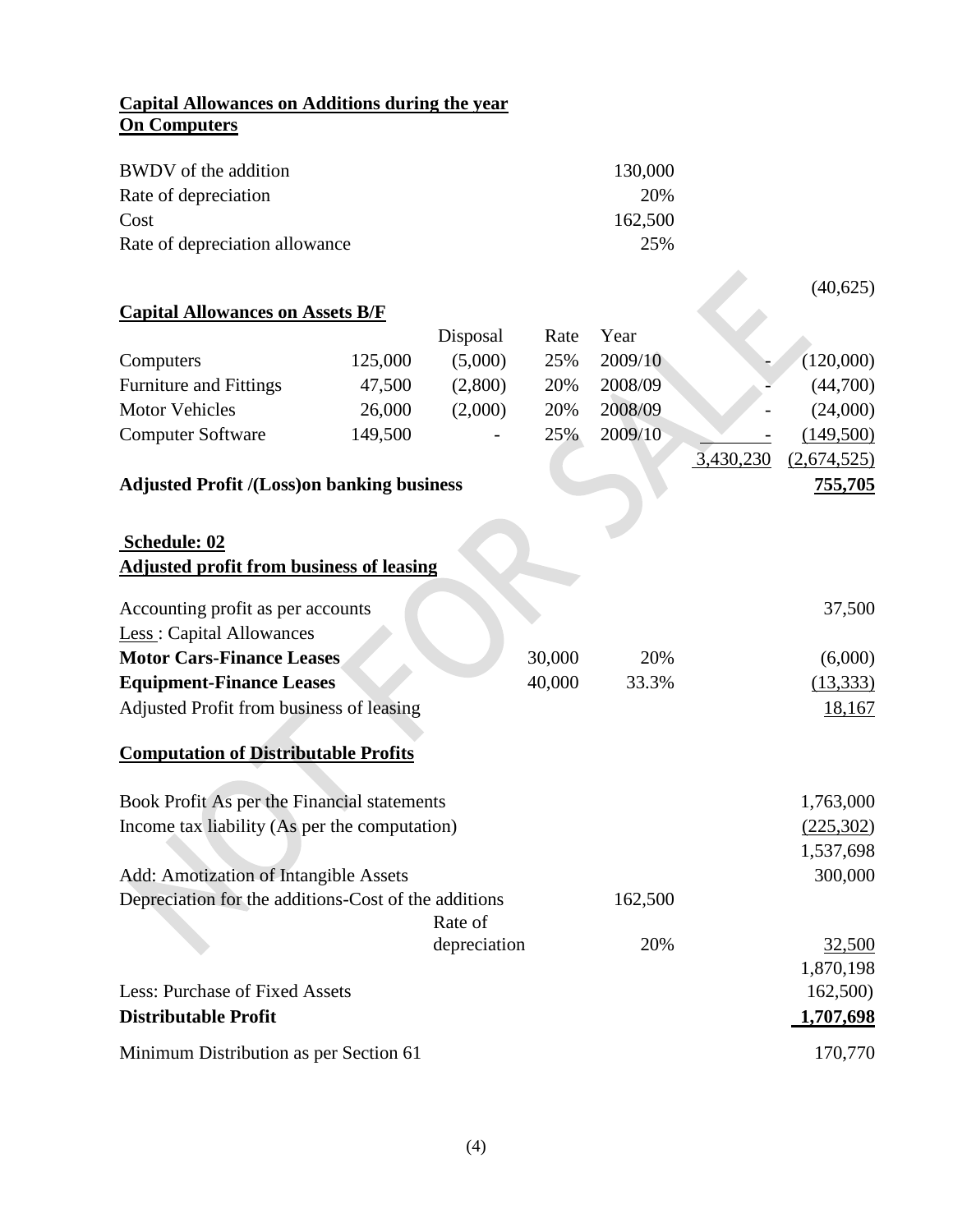Value addition in the case of a business providing financial services will be computed as follows:

The value addition will be calculated on the profit adjusted for economic depreciation and emoluments payable to all the employees of such financial institution

The profit is the book profit before deduction of depreciation and personal cost services. After 1.01.2011 based on the profit after deduction of Value Added tax payable on financial services.

| Vale addition of Financial Services      |                        |                        |  |
|------------------------------------------|------------------------|------------------------|--|
| Net profit/loss before tax (accounting)  |                        | $\mathbf{X}\mathbf{X}$ |  |
| +Depreciation charges accounting         | $\mathbf{X}\mathbf{X}$ |                        |  |
| +Staff remuneration                      |                        |                        |  |
| Remuneration on the basic apply for PAYE | $\mathbf{X}\mathbf{X}$ |                        |  |
| (cash +non cash + vehicle etc.)          |                        |                        |  |
|                                          |                        |                        |  |
| -Economic depreciation                   |                        | $\mathbf X$            |  |
| Total value addition                     |                        | XX                     |  |
| value addition                           |                        | $\left( x\right)$      |  |
| Total financial value addition           |                        | $\mathbf{X}\mathbf{X}$ |  |
|                                          |                        |                        |  |
|                                          |                        |                        |  |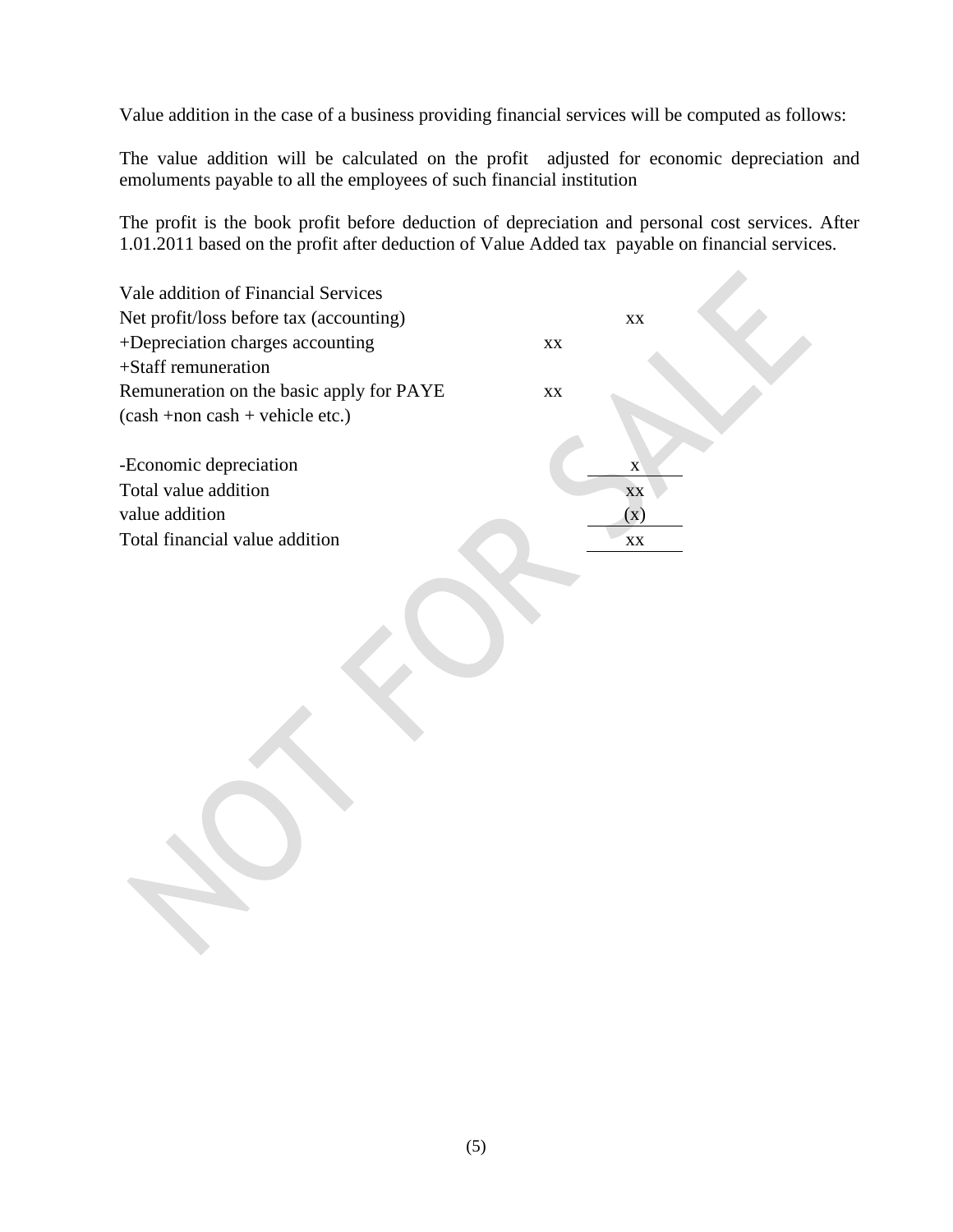## **Answer No. 02 Computation of Income tax liability of Mr. Silva For the Y/A 2012/13**

| Sources of Income                  |            |
|------------------------------------|------------|
| <b>Income from Trade (Note-01)</b> | 13,440,000 |
|                                    |            |
| <b>Dividend Income</b>             |            |

Rs

## **Dividend Income**

| Received from company outside Sri Lanka through a bank (Exempt) |         |
|-----------------------------------------------------------------|---------|
| Received from out of exempt profit( <b>Exempt</b> )             |         |
| Dividend from ABC PLC                                           | 100,000 |
| Dividend received in a form of debentures                       | 200,000 |
| Income from Interest                                            | 100,000 |
| <b>Employment Income</b>                                        |         |

## **Employment Income**

|                                   |                                                    | <b>Gross Per</b> |            |                |
|-----------------------------------|----------------------------------------------------|------------------|------------|----------------|
|                                   |                                                    | Month            | Per year   |                |
| Director fees                     | <b>ABC</b> Company                                 | 33,333           | 400,000    |                |
|                                   | <b>PQR Company</b>                                 | 10,000           | 120,000    |                |
|                                   |                                                    |                  | 520,000    |                |
|                                   | Employment income exempt under Section 08          |                  | (20,000)   | 500,000        |
| Rent Income(Net)                  |                                                    |                  |            |                |
|                                   | <b>Gross rent</b>                                  |                  | 1,080,000  |                |
|                                   | <b>Less: Rates</b>                                 |                  | (21,000)   |                |
|                                   |                                                    |                  | 1,059,000  |                |
|                                   | Less:25% for repairs                               |                  | (264, 750) | <u>794,250</u> |
|                                   |                                                    |                  |            |                |
| <b>Total Statutory Income</b>     |                                                    |                  |            | 15, 134, 250   |
| <b>Less: Statutory Deductions</b> |                                                    |                  |            |                |
| Interest Income-8% WHT Paid       |                                                    |                  |            | (100,000)      |
| Dividend-10% WHT Paid             |                                                    |                  |            | (100,000)      |
| Interest Paid on the housing loan |                                                    |                  |            | (247,000)      |
| <b>Assessable Income</b>          |                                                    |                  |            | 14,687,250     |
| Tax free allowance                |                                                    |                  |            | (500,000)      |
| <b>Qualifying payments</b>        |                                                    |                  | Allowed    |                |
|                                   | Medical Insurance Rs.                              |                  |            |                |
|                                   | 80,000                                             |                  | 75,000     |                |
|                                   | Special health Insurance for incurable<br>diseases |                  | 142,000    | (217,000)      |
| <b>Taxable Income</b>             |                                                    |                  |            | 13,970,250     |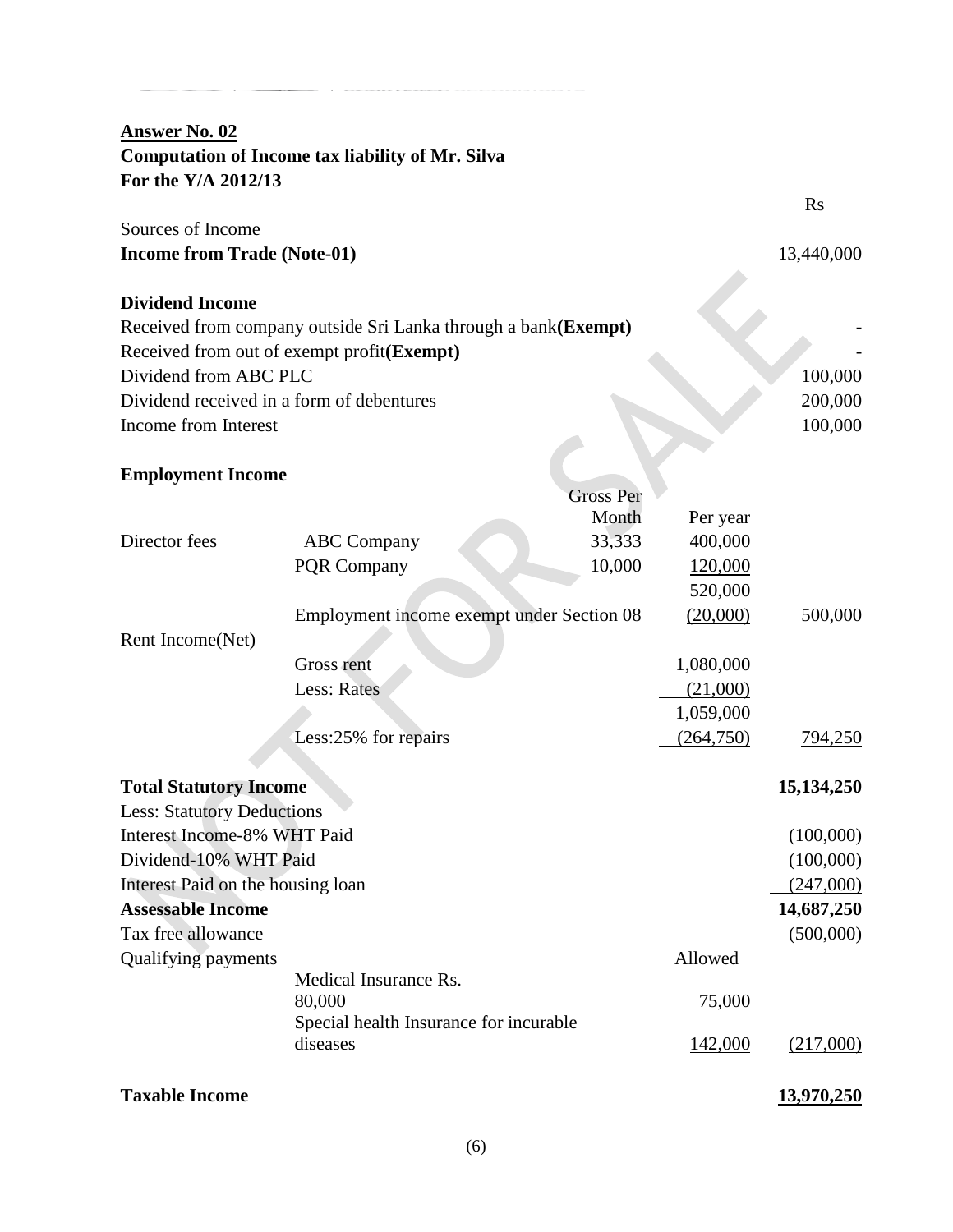### **Computation of Tax liability**

| Dividend received in the form of debenture            | 200,000    | 10%                           | 20,000     |
|-------------------------------------------------------|------------|-------------------------------|------------|
|                                                       | 500,000    | 4%                            | 20,000     |
|                                                       | 500,000    | 8%                            | 40,000     |
|                                                       | 12,770,250 | 10%                           | 1,277,025  |
|                                                       | 13,970,250 |                               | 1,357,025  |
| <b>Less: Tax Credits</b>                              |            |                               |            |
| <b>Quarterly Payments</b>                             |            |                               | (68,000)   |
| PAYE on Directors fees                                | <b>ABC</b> | 64,000                        |            |
|                                                       | <b>PQR</b> | 12,000                        | (76,000)   |
| Tax credit on dividend                                |            |                               | (20,000)   |
| Tax paid by the Partnership (Within the limit         |            |                               |            |
| allowed)                                              |            |                               | (598,004)  |
| <b>Balance Tax Payable</b>                            |            |                               | 595,021    |
|                                                       |            |                               |            |
| <b>Income from Trade (Note-01)</b>                    |            |                               |            |
| Profit of partnership after depreciation and Salaries |            |                               | 22,000,000 |
| Partners salary                                       |            |                               | 12,000,000 |
| Add: Depreciation                                     |            |                               | 1,600,000  |
| Divisible Profit                                      |            |                               | 35,600,000 |
| <b>Distribution of Divisible Profit.</b>              | Silva      | Others                        | Total      |
|                                                       |            |                               |            |
| <b>Partners Salary</b>                                | 4,000,000  | 8,000,000                     | 12,000,000 |
| Balance Share of Profit(40:60)                        | 9,440,000  | 14,160,000                    | 23,600,000 |
|                                                       | 13,440,000 | 22,160,000                    | 35,600,000 |
| Partnership tax paid                                  |            |                               | 1,584,000  |
| Share of Partnership Tax of Mr. Silvas                |            | $(13440/35600)/x$ 1,584,000/- | 598,004    |
|                                                       |            |                               |            |

#### (b)

From 01/4/2008 income received from companies outside Sri Lank to any shareholder resident in Sri Lanka is exempt, if such dividend has been received through a bank. If not received through a bank, such dividend is liable to income tax as per the 5th Schedule subject to the provision of any double tax treaty agreement for avoidance of double taxation.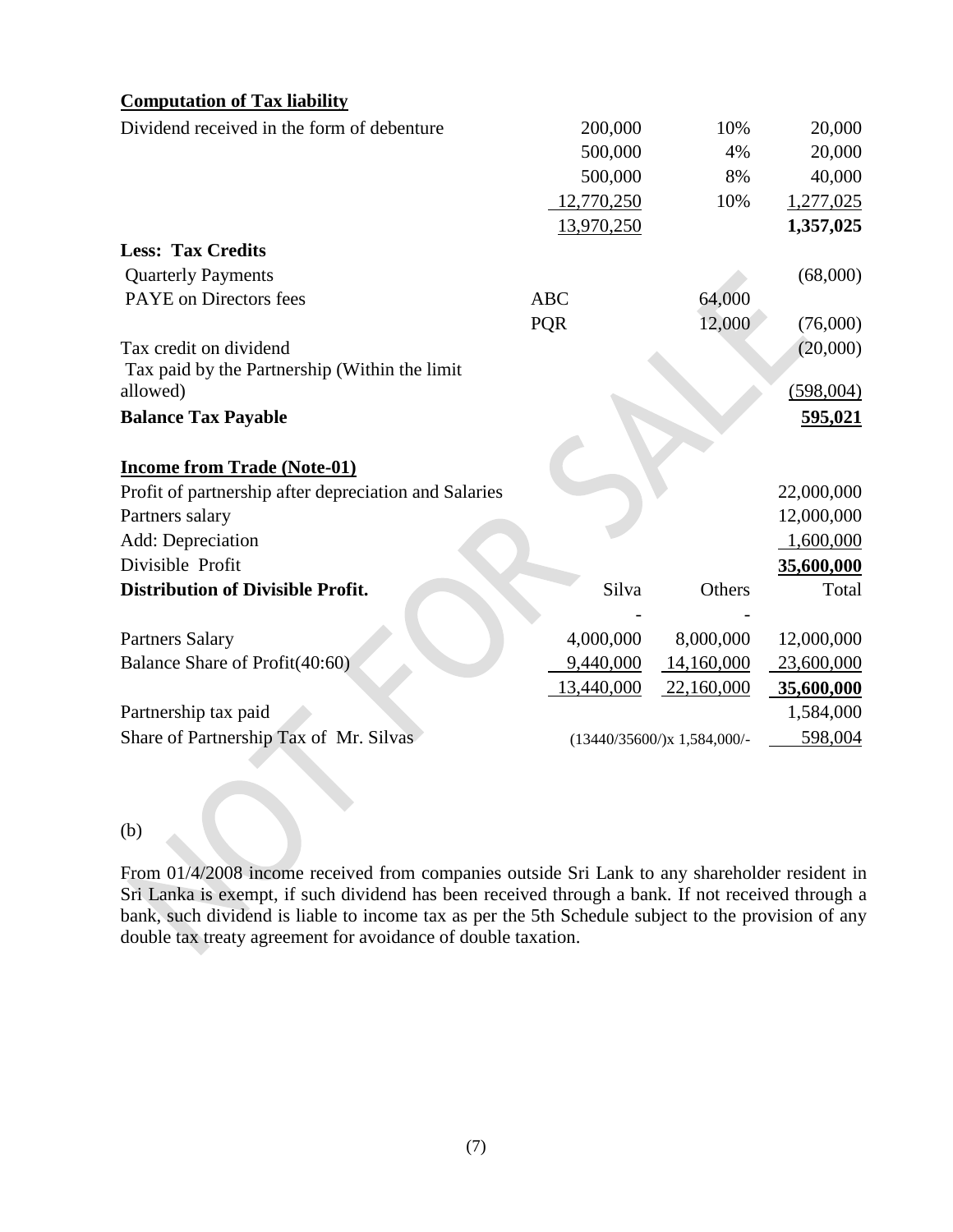## **DASA INDUSTRIES DIVISIBLE PROFIT/(LOSS) FOR THE Y/A 2012/13**

|                          | Net Profit /(Loss)as per Accounts       |                 |         | 4,600,000 |
|--------------------------|-----------------------------------------|-----------------|---------|-----------|
| <b>Less: Rent Income</b> |                                         |                 |         | (600,000) |
|                          | Disposal of Lathe Machine               |                 |         | (200,000) |
|                          |                                         |                 |         | 3,800,000 |
|                          | <b>Add: Disallowed Expenses</b>         |                 |         |           |
|                          | <b>Partner Salary</b>                   | <b>Munidasa</b> |         | 1,200,000 |
|                          | Partners Interest on                    |                 |         |           |
|                          | Capital                                 | <b>Munidasa</b> | 200,000 |           |
|                          |                                         | Gunadasa        | 300,000 | 500,000   |
|                          | Royalty paid Gunadasa of his patent     |                 |         | 600,000   |
|                          | Rates applicable for premises let       |                 |         | 10,000    |
|                          |                                         |                 |         | 6,110,000 |
|                          | <b>Disposal of Lathe Machine</b>        |                 |         |           |
|                          | <b>Sale Proceeds</b>                    | 200,000         |         |           |
|                          | Less: Tax WDV                           |                 | 200,000 | 200,000   |
|                          | Fully depreciated as it exceeds 8 years |                 |         |           |
|                          |                                         |                 |         | 6,310,000 |
|                          | Royalty paid Gunadasa of his patent-    |                 |         |           |
|                          | <b>Allowed</b>                          |                 |         | (600,000) |
| <b>Divisible Profit</b>  |                                         |                 |         | 5,710,000 |
|                          | <b>Add: Other Income</b>                |                 |         |           |
|                          | Rent Income-                            |                 |         |           |
| <b>Rent</b>              | Gross                                   | 600,000         |         |           |
|                          | <b>Rates</b>                            | (10,000)        |         |           |
|                          |                                         | 590,000         |         |           |
|                          | 25% Repairs                             | (147,500)       |         | 442,500   |
|                          |                                         |                 |         | 6,152,500 |
|                          | <b>Less: Tax Free Allowance</b>         |                 |         | (600,000) |
| <b>Taxable Income</b>    |                                         |                 |         | 5,552,500 |
|                          | 8% Partnership Tax                      |                 |         | 444,200   |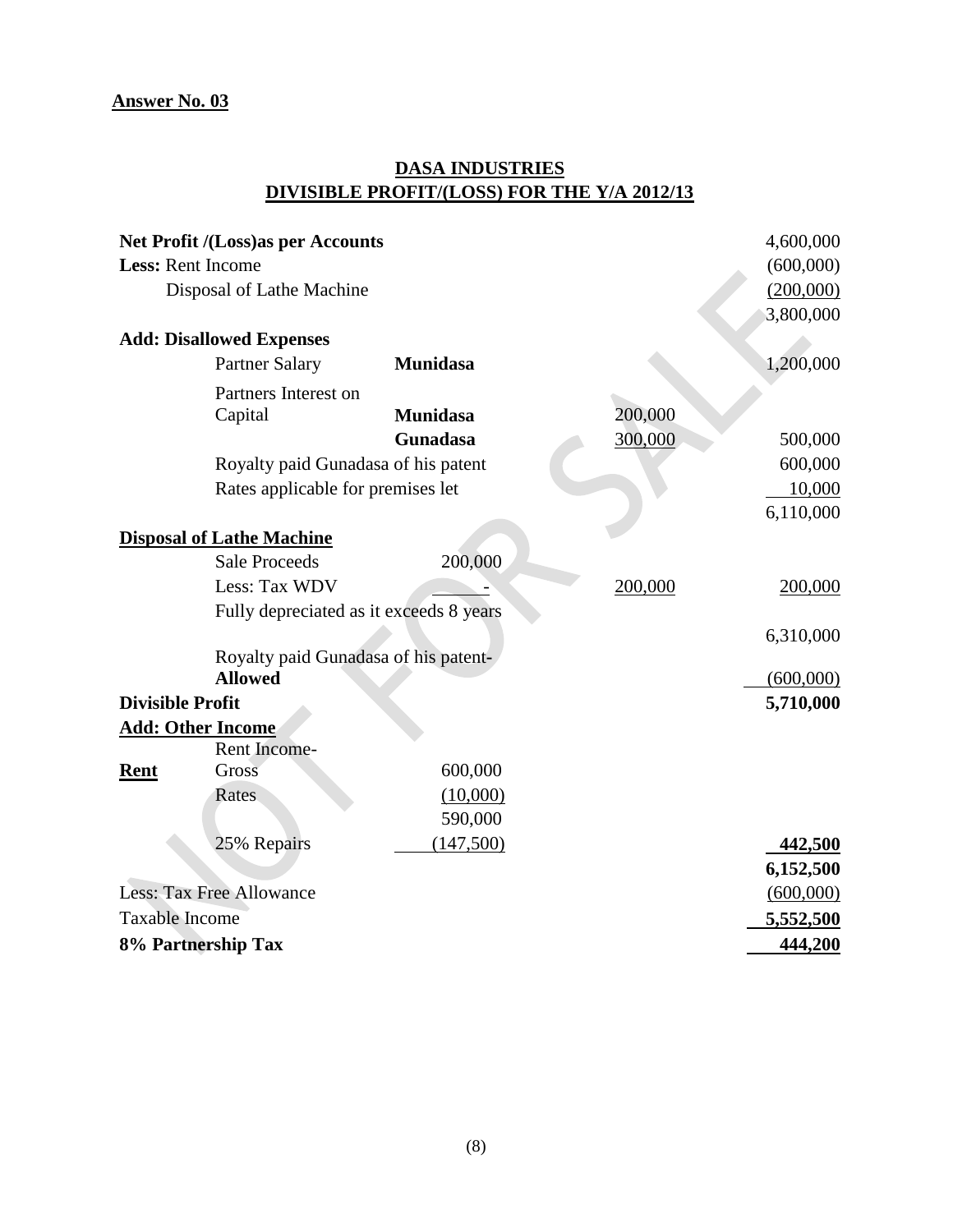| <b>Munidasa</b> | Gunadasa                          | <b>Total</b>   |
|-----------------|-----------------------------------|----------------|
| 1,200,000       |                                   | 1,200,000      |
| 200,000         | 300,000                           | 500,000        |
| 2,005,000       | 2,005,000                         | 4,010,000      |
| 3,405,000       | 2,305,000                         | 5,710,000      |
| 221,250         | 221,250                           | <u>442,500</u> |
| 3,626,250       | 2,526,250                         | 6,152,500      |
| 59%             | 41%                               |                |
| 262,078         | 182,122                           | 444,200        |
|                 |                                   |                |
|                 |                                   | 3,405,000      |
|                 |                                   | 221,250        |
|                 |                                   | 3,626,250      |
|                 |                                   | (500,000)      |
|                 |                                   | 3,126,250      |
|                 |                                   |                |
| 500,000         | @ 4%                              | 20,000         |
| 500,000         | @ 8%                              | 40,000         |
|                 |                                   |                |
|                 |                                   | 190,500        |
|                 |                                   | 26,550         |
|                 |                                   | 277,050        |
|                 | 262,078                           |                |
|                 |                                   | (262,078)      |
|                 |                                   | 14,972         |
|                 |                                   |                |
|                 | 1,905,000<br>221,250<br>3,126,250 | @10%<br>@12%   |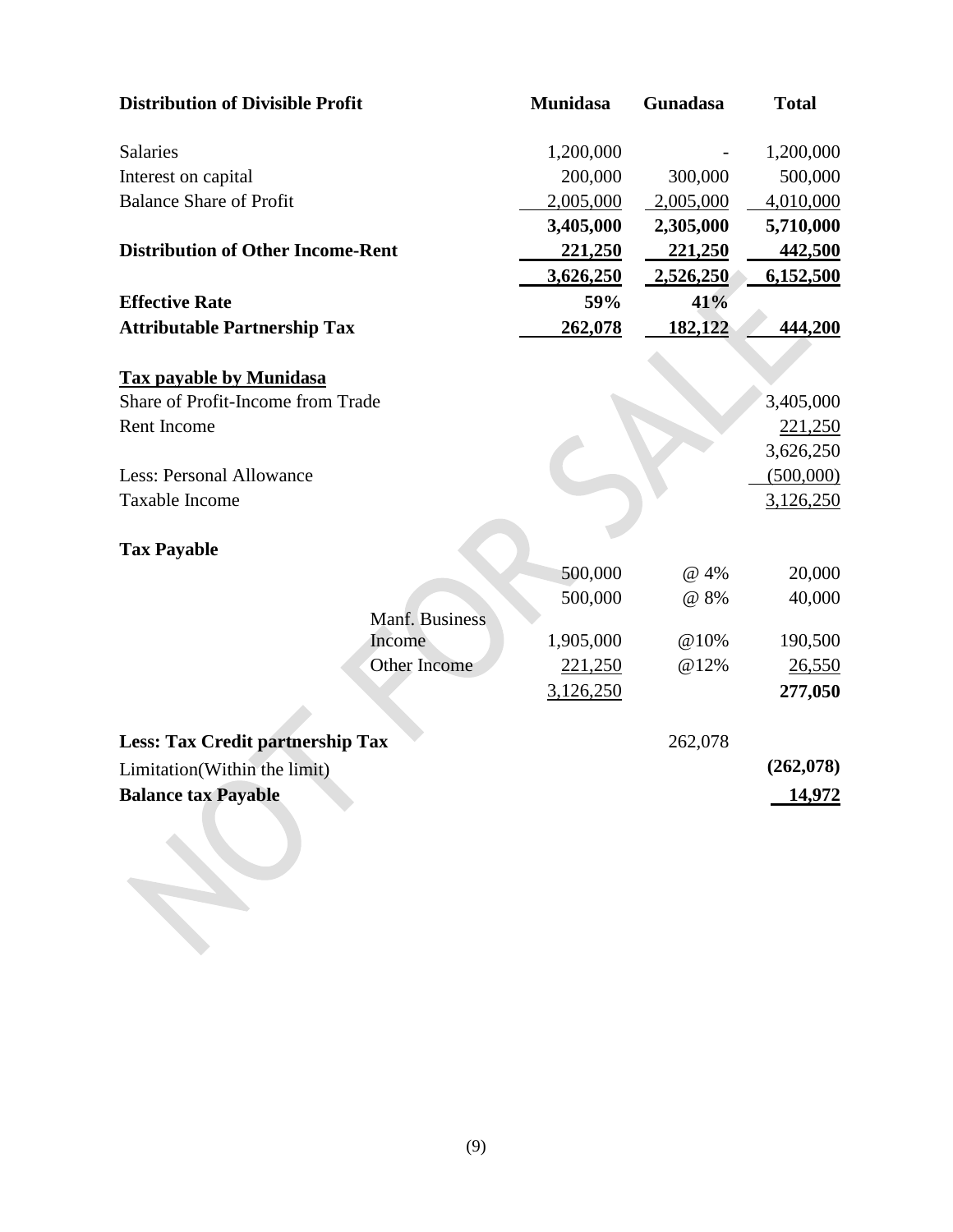#### **Answer No. 04**

## **a) Mc Niven Shipping Company Pvt Ltd VAT Computation for the Month of March 2012**

|                                                         |                        |               |             | <b>OUTPUT</b> |
|---------------------------------------------------------|------------------------|---------------|-------------|---------------|
| Out Put VAT                                             | <b>EXEMPT/EXCLUDED</b> | <b>LIABLE</b> | <b>RATE</b> | <b>VAT</b>    |
| <b>International Transportation-Goods</b>               |                        |               |             |               |
| & Passengers                                            |                        | 68,000,000    | $0\%$       |               |
| Coastal Shipping                                        |                        | 12,000,000    | $12\%$      | 1,440,000     |
| <b>Charter Hire</b>                                     | 12,000,000             |               |             |               |
|                                                         | 12,000,000             | 80,000,000    |             | 1,440,000     |
| In Put VAT                                              |                        |               |             |               |
| VAT on Repair on Charter Hire (Not Allowed as supply is |                        |               |             |               |
| not liable)                                             |                        | 2,500,000     |             |               |
| Other Ships                                             |                        | 8,680,000     |             |               |
| Limited to 100% of Out Put VAT                          |                        | (1,440,000)   |             | (1,440,000)   |
| <b>Excess Input VAT C/F</b>                             |                        | 7,240,000     |             |               |
| <b>Balance VAT Payable</b>                              |                        |               |             |               |
|                                                         |                        |               |             |               |

**(b)** The international transportation( including transshipment of goods or passengers) as are specified by the Commissioner-General by Notification published in the Gazette From a place in Sri-Lanka to a place outside Sri Lanka From a place outside Sri-Lanka to a place in Sri Lanka From a place outside Sri-Lanka to a place outside Sri Lanka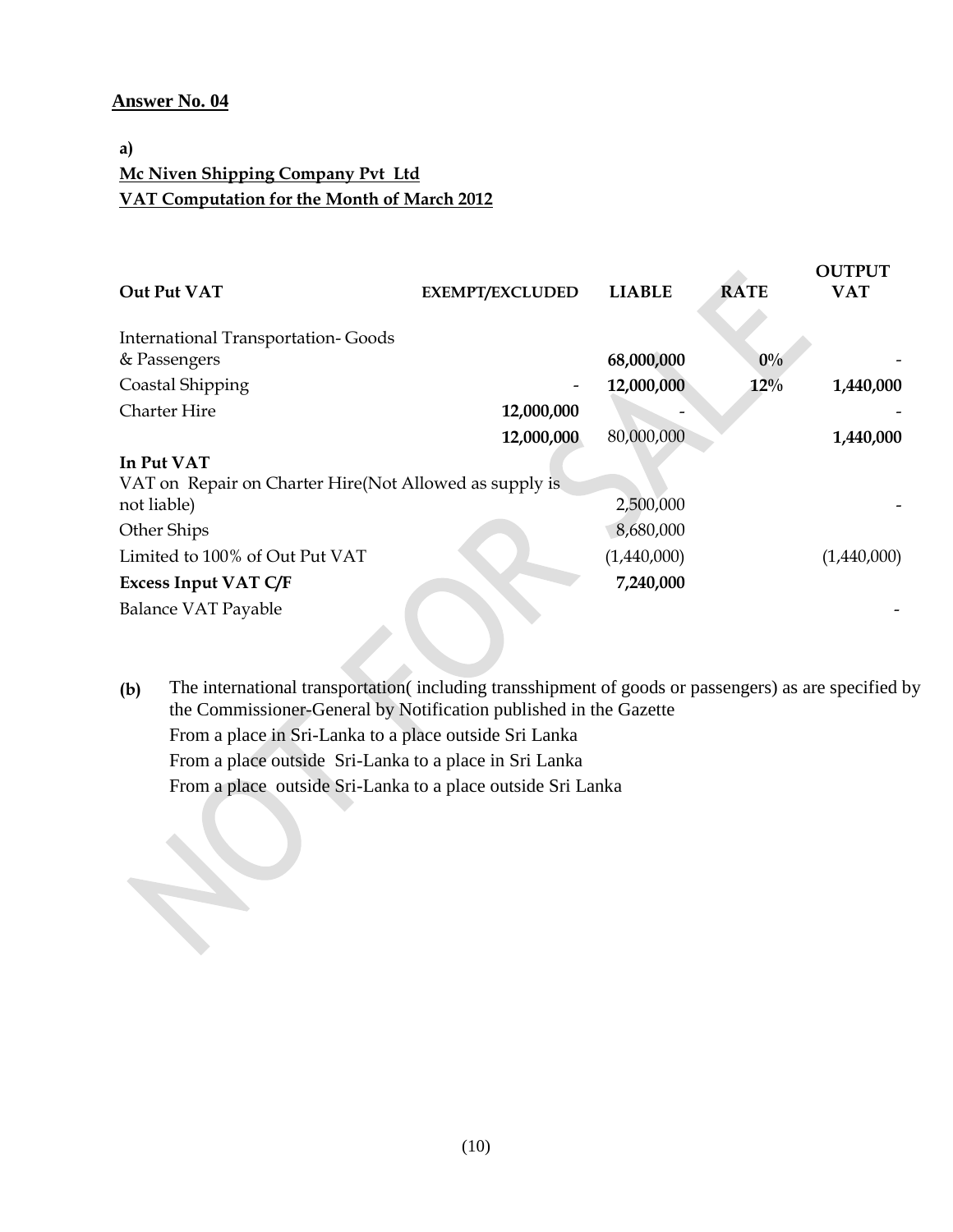#### **Answer No. 05**

(a) When the transaction under consideration is a disposal of a property, if the profit arising is to be considered as a profit arising from an adventure, the element of adventure should be present form the very beginning, i.e. at the time of acquiring the property. In other words, the property should have been acquired with the intention of embarking upon an adventure. (Speldwinde Vs Commissioner of Income Tax) In the present case, since the property is an inherited property that requirement is absent. The present case, though it contains characteristics of trading is an instance of the disposal of a property to the best advantage. Therefore, the profit arising is not a profit from an adventure.

According to section of the Inland Revenue Act a non-resident person is liable to tax in Sri Lanka on income and profits arising from, *inter-alia*, business transacted in Sri Lanka.

- (b) Business is transacted in the location in which the contacts or the agreements pertaining to business transactions are concluded. (Anglo Persian Oil Company Ltd Vs Commissioner of Income Tax) . In the present case since the orders from the Sri Lankan customers are accepted in the United Kingdom the contracts should be treated as concluded in UK. Therefore, the UK company does not have any business transacted in Sri Lanka and therefore, there is no liability to tax in respect of the profits arising to the UK company from the monies received from Sri Lankan customers.
- (c) An annuity is a recurring payment made in discharge of a legal obligation. If the payer of the amounts sought to be treated as annuities receives something in return for the payment the payments in question are not annuities. In the present case the payments are made in exchange of the value of a business interest. Therefore, it is not an annuity. It is payments made in installments for the acquisition of the business interests. (Dr. B D J De Silva Vs Commissioner of Inland Revenue or Nilgiriya Vs Commissioner of Inland Revenue or JM Rajaratnam Vs Commissioner of Inland Revenue). The description of the payment as an annuity in the agreement is not conclusive of whether it is an annuity or not.

#### **Answer No. 06**

- (a) The circumstances require quick action so that the revenue due to the government would be protected. However, any action taken should be according to the law. The applicable provision requires a default notice served on a defaulter before recover action is initiated. But in circumstances similar to the present circumstances the provision permits the issue of the default notice after taking steps for the recovery. Therefore, what the assessor should do in the present circumstances is to have a notice issued on the bank under section 180 of the Act and to issue a notice of default within two weeks from the date of the notice to the bank.
- (b) Section 183 of the act gives authority to recover taxes due from a partner from the partnership assets. This is subject to two conditions.
	- 1. It is only the tax attributable to the defaulting partner's share of divisible profit that can be recovered.
	- 2. The amount should be restricted to the value of the defaulting partner's interest in the partnership business.